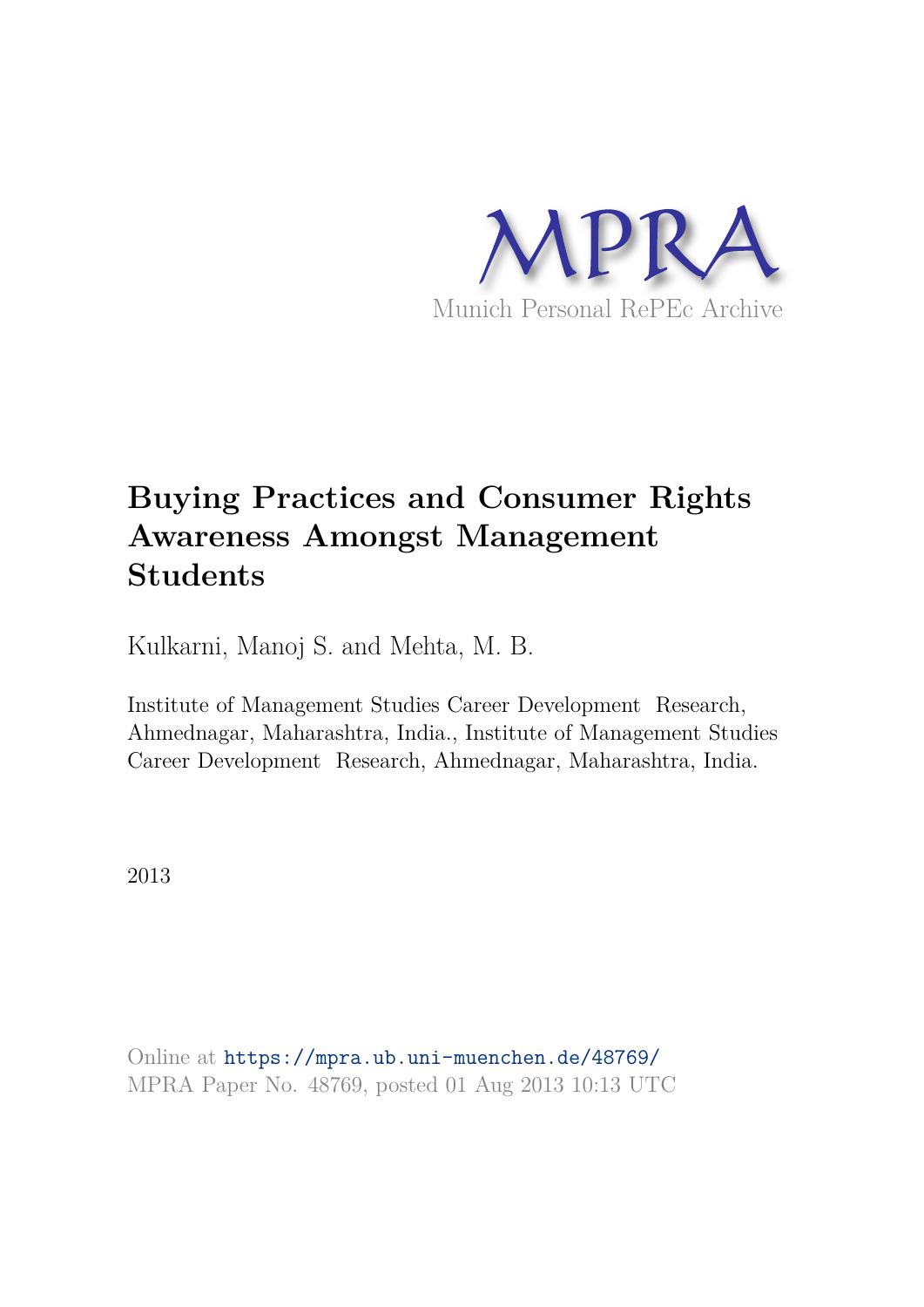ISSN 2321 - 7278 (Print) ISSN 2321 - 7286 (Online)

**MERC Global's** 

International Journal

of Management



An International Peer-Reviewed, Open Access, Quarterly Journal of Managerial Science

Empowering the Management Education & Research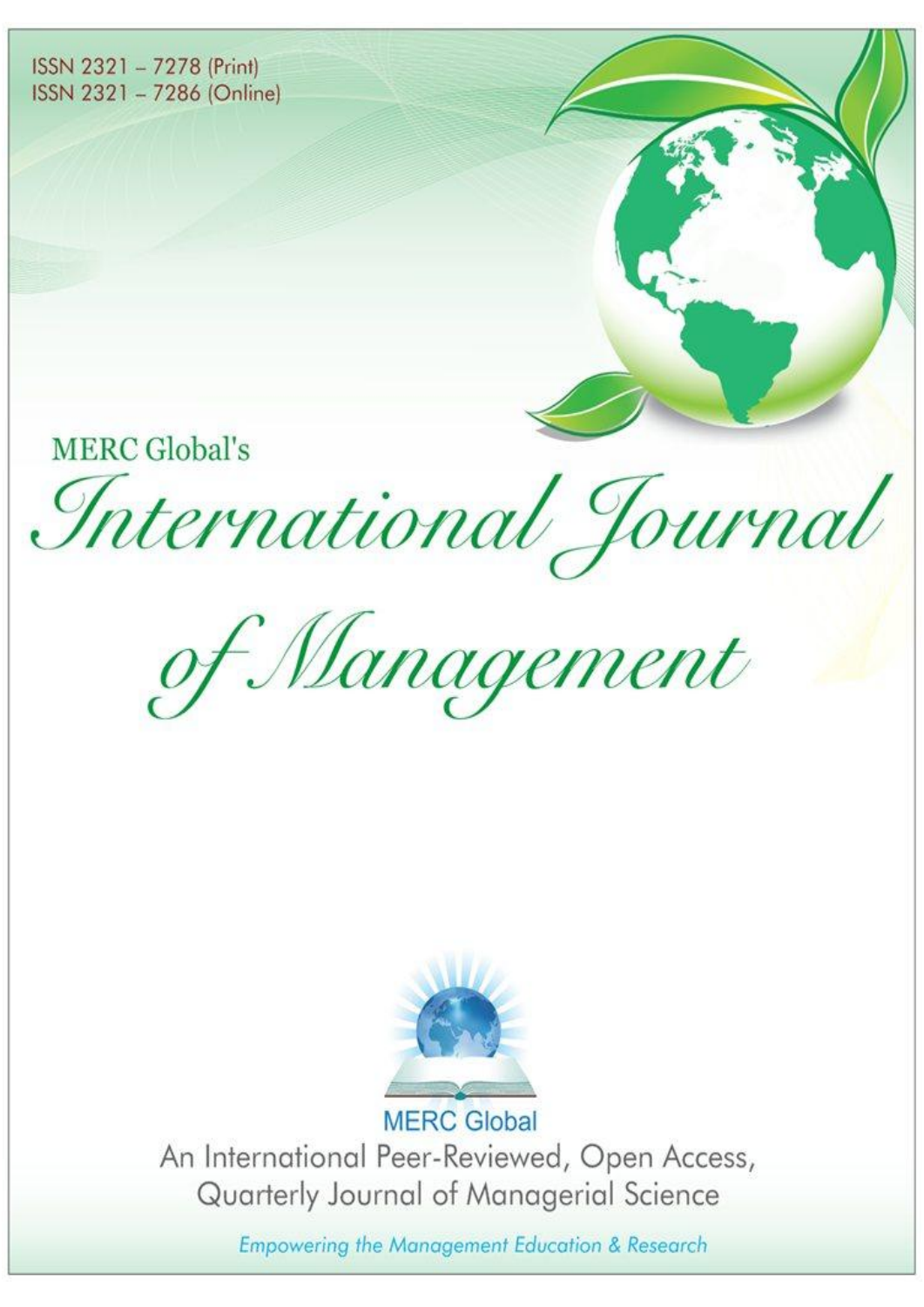## MERC Global' s International Journal of Management

**ISSN 2321 – 7278 (Print)** and **ISSN 2321 – 7286 (Online)** 

**Volume 1, Issue 1, July – 2013 (Abstract)** 

**Full Text Available At: http://www.mercglobal.org/ijm-vol1-issue1-july2013.html** 



### **Management Education & Research Consortium Global (MERC Global), India**

Email: mercglobal@rediffmail.com and info@mercglobal.org Web: www.mercglobal.org **© MERC Global**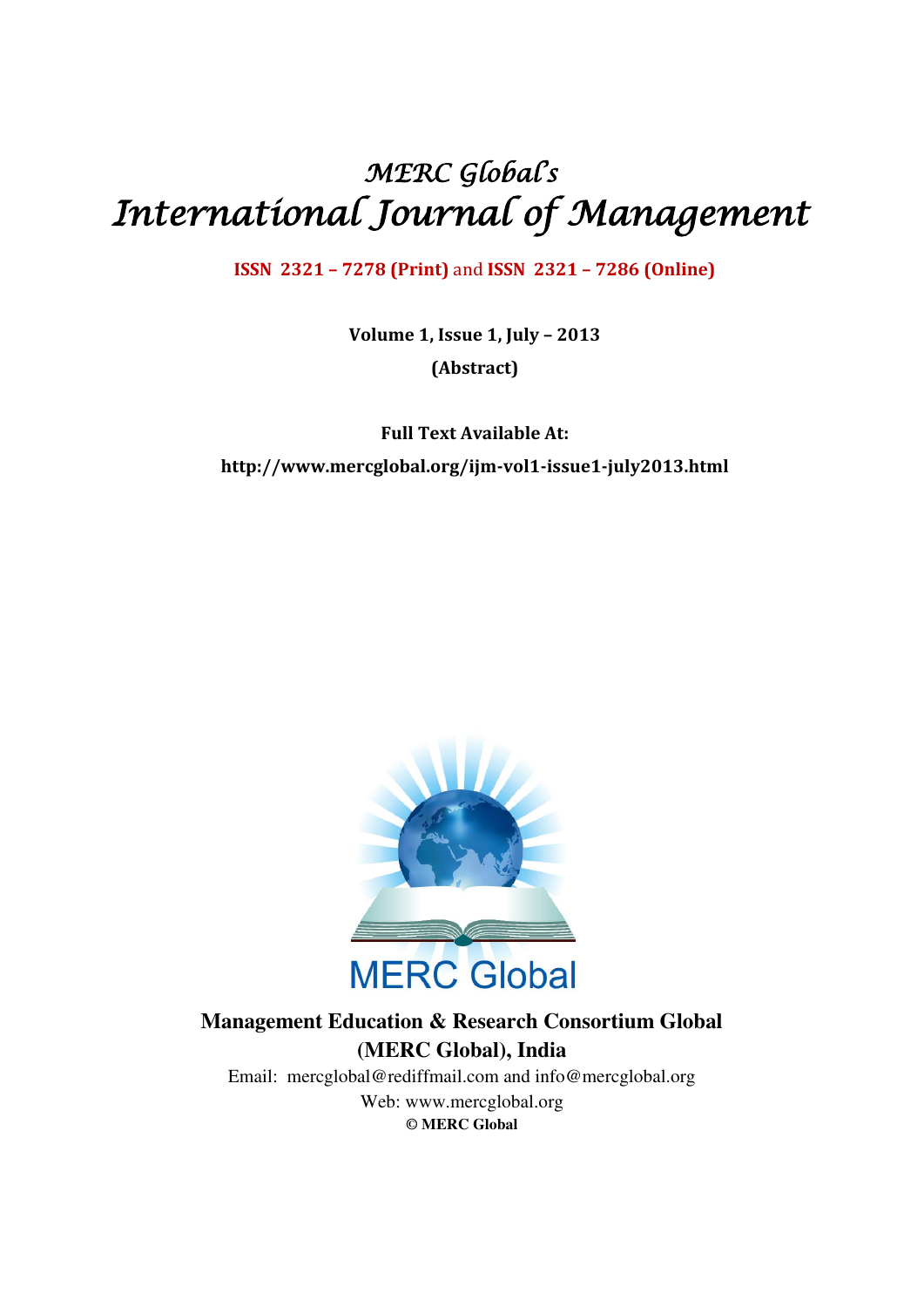# MERCGlobal' s International Journal of Management

### **ISSN 2321 – 7278 (Print)** and **ISSN 2321 – 7286 (Online)**

### **Volume 1, Issue 1, July – 2013**

| Table of Contents                                                                           |                                                |           |
|---------------------------------------------------------------------------------------------|------------------------------------------------|-----------|
|                                                                                             |                                                |           |
| <b>Students' Perception About Management</b><br>Education in India and USA                  | Bhavna R. Shetty<br>Rajashree Gujarathi        | $01 - 14$ |
| Socioeconomic Impact of Employment<br>Generation Program on Poor Urban Women                | Sangita Kamdar                                 | $15 - 35$ |
| Socioeconomic Status of Scheduled Tribes                                                    | D. Pulla Rao                                   | $36 - 50$ |
| <b>CONQUAS Systems for High Quality Project</b><br>Management                               | Amit Kamath<br>R. Jayaraman                    | $51 - 67$ |
| Gap Analysis of Stakeholders' Perception in<br>Tourism Industry                             | Rajashri Ramesh Chavan<br>Sarang Shankar Bhola | 68-77     |
| <b>Buying Practices and Consumer Rights</b><br><b>Awareness Amongst Management Students</b> | Manoj S. Kulkarni<br>M. B. Mehta               | 78-85     |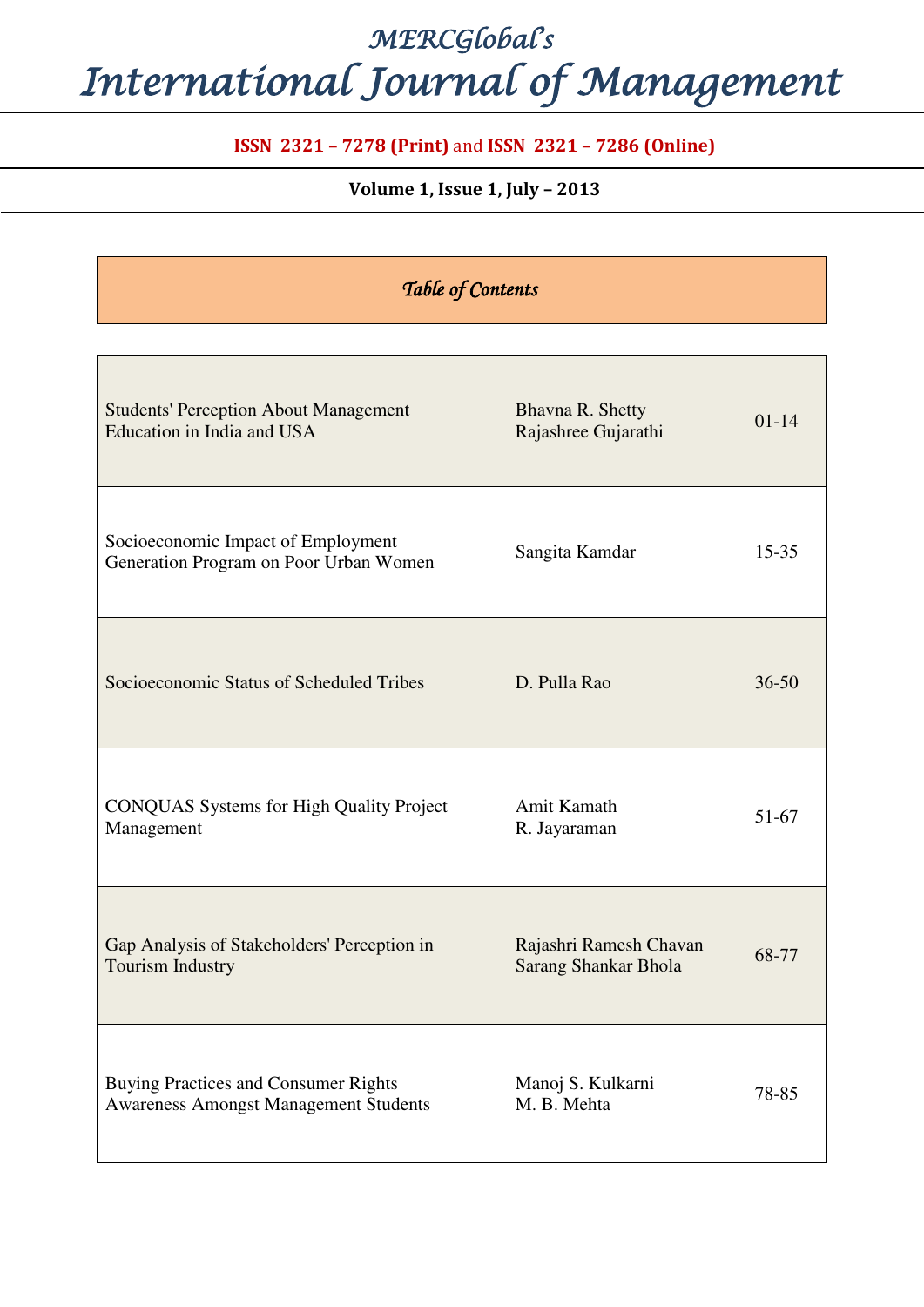

### **Buying Practices and Consumer Rights Awareness Amongst Management Students**

### **Manoj S. Kulkarni<sup>1</sup> and M. B. Mehta<sup>2</sup>**

**<sup>1</sup>**Assistant Professor, Institute of Management Studies Career Development & Research, Ahmednagar, Maharashtra, India. <sup>2</sup>Director, Institute of Management Studies Career Development & Research, Ahmednagar, Maharashtra, India.

### **ABSTRACT**

*It is often said that the consumer is king, but in reality consumer is treated very badly both by public as well as private sector. The consumer is cheated in different ways by middlemen like adulteration, under-weight of goods, selling goods of inferior quality & duplicated goods, charging higher prices, misleading advertisement in the media, etc. The consumer is not sure of getting qualitative goods manufactured & preserved in hygienic condition and at competitive prices. The need for consumer protection arises because of the exploitation of consumer & the denial of consumer' rights in the absence of protective measures. This research focuses on the awareness of consumer rights amongst management students & study of buying patterns of them. Primary data was compiled from students of management institutions from Ahmednagar city. Survey method and the random sampling technique are employed to collect the data. The Major findings of the research are that most of the management students are aware of consumer rights but they never lodge the complaints against traffickers. Therefore they need to be educated by consumer organizations & government more about the procedure of registering complaints and seeking redressal.*

**KEYWORDS:** Buying Practices, Consumer Rights, Awareness, Management Students, Ahmednagar

**ARTICLE TYPE:** Research paper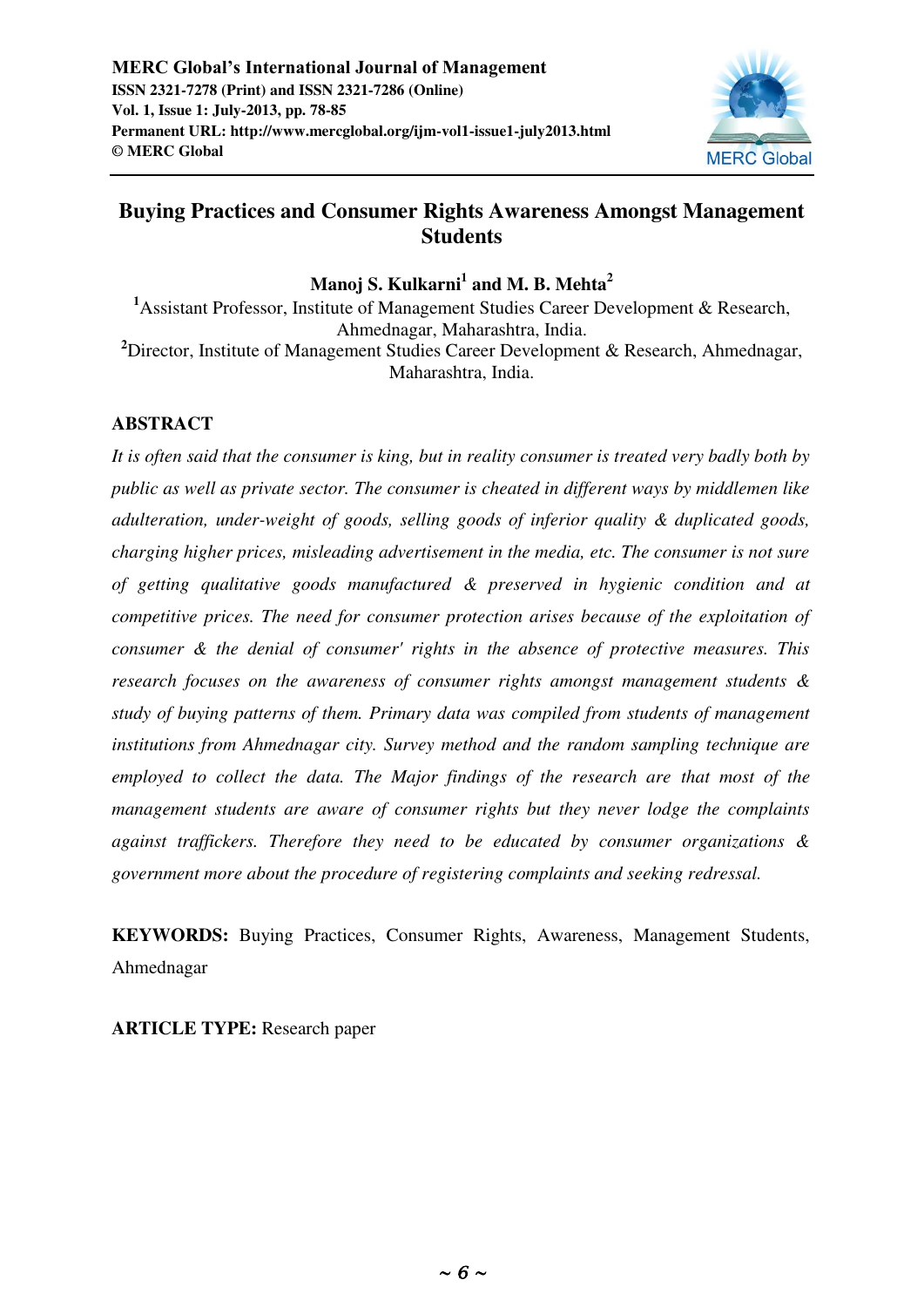# MERC Global' s International Journal of Management

### **ISSN 2321 – 7278 (Print)** and **ISSN 2321 – 7286 (Online)**

### **CALL FOR PAPERS**

Authors are invited to submit articles, research papers, abstract of doctoral dissertations, book reviews, case studies, short communications & bibliographies for MERC Global's International Journal of Management, which is an international peer-reviewed, open access quarterly journal of management science, being brought out with a view to facilitating effective dissemination of the latest thinking and research with regard to various management issues and problem solving methodology relevant for practicing executives as well as for academicians & researchers working in the field of management around the globe.

The author(s) can submit the soft copy of manuscript anytime in MS Word format after preparing the same as per our submission guidelines at: editorijm@rediffmail.com

#### **SUBMISSION GUIDELINES**

- **1.** MERC Global welcomes original manuscripts of researchers from diverse countries, provided they fall within the aims and scope of MERC Global's IJM. The paper should be as concise as the subject matter and research method permits.
- **2.** The articles, research papers, abstracts of doctoral dissertations, book reviews, case studies, short communications and bibliography should focus on management principles and practices.
- **3.** Soft copies of the paper should be in MS Word 2003 or 2007 format and articles shall be accepted from any country submitted in English language only.
- **4.** The length of the article should be between 2000 and 8000 words, inclusive of tables and figures. Material should be formatted in Times New Roman, font size 12 and single-spaced.
- **5.** Tables and charts should appear at the end of the text indicating the likely place in the text where it is to appear. All tables and charts should be numbered serially.
- **6.** Manuscripts should be submitted as per order: front page, abstract along with key words, introduction, relevant literature review, methodology, results & discussion, conclusion and references.
- **7.** The front page should include the following:
	- **(a)** The title of the article
	- **(b)** Name of authors and complete address for communication
	- **(c)** Name of the corresponding author
	- **(d)** E-mail address of all authors with contact numbers
	- **(e)** Acknowledgements
	- **(f)** Brief biographical sketch of the authors
- **8.** Following the front page, from the second page, start with an abstract of about 200 words exactly conveying the content of the article (i.e. purpose, methodology, major findings, and implications of the research) and key words up to 10.
- **9.** There will be no footnotes and citations may be made within the text. However, a set of references will have to be given at the end alphabetically and so numbered. References to publications must be in Harvard style and carefully checked for completeness, accuracy and consistency.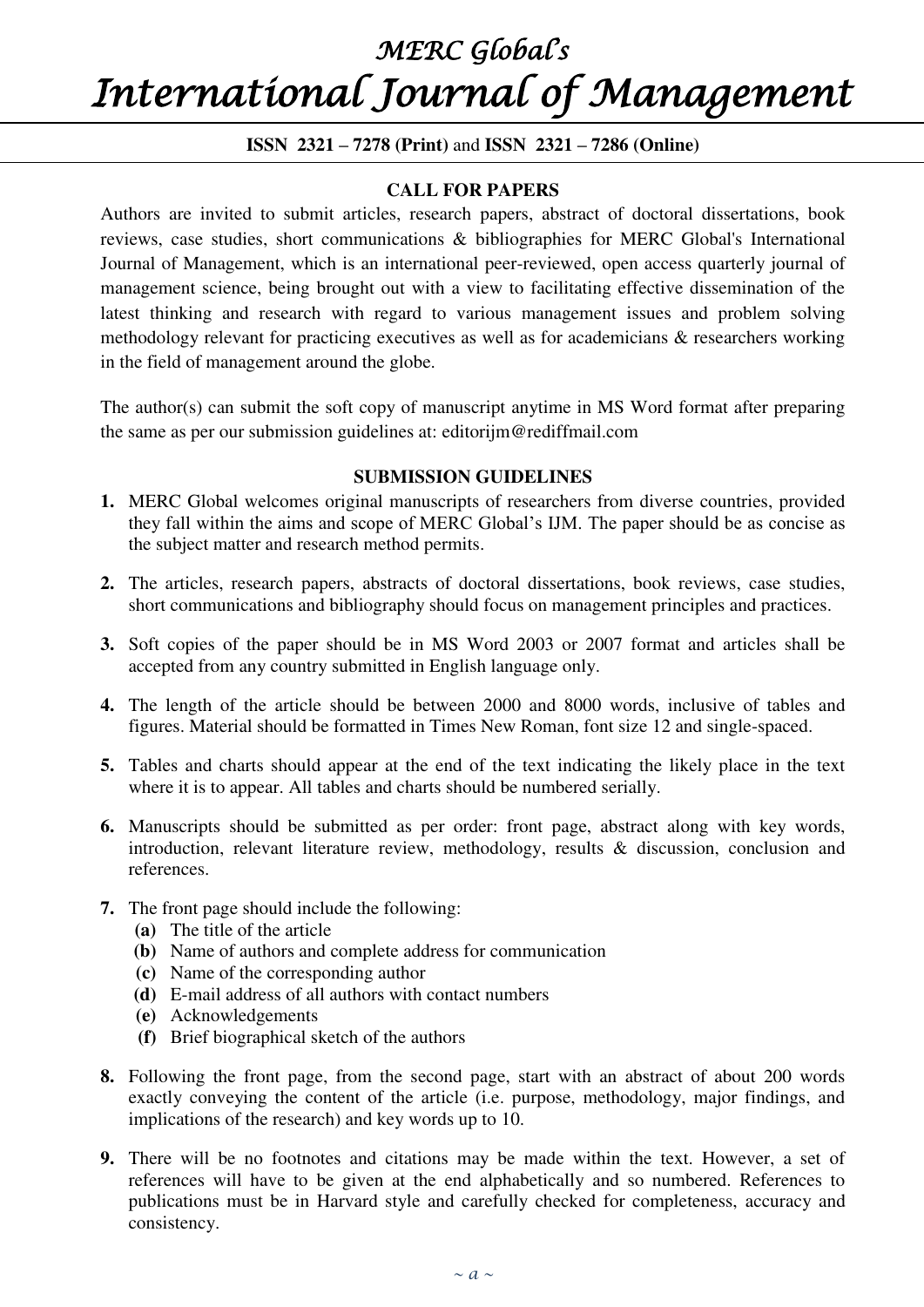### MERC Global' s

# International Journal of Management

### **ISSN 2321 – 7278 (Print)** and **ISSN 2321 – 7286 (Online)**

**10.** References should be cross- referenced in the text by using the author's last name and publication date in the style of (Kay, 2010 for single author; Kay and Jay, 2010 for two authors, and Kay *et* al., 2010 for multiple authors).

### **11.** List of references should appear on a separate page as per the format indicated below:

### **a) Articles in Journals**

Shetty, Bhavna R. and Gujarathi, Rajashree (2013), "Students' Perception About Management Education in India and USA", *MERC Global's International Journal of Management*, Vol. 01, Issue: 01, pp. 01-14.

### **b) Books**

Pradhan, S. (2009), *Retailing Management- Text & Cases*, Tata McGraw Hill Publishing Company Ltd., New Delhi, India.

### **c) Chapter in Books**

Bhattacharya, A. K. (2004), "Corporate Financial Reporting" in Reed and Mukherjee, eds, Corporate Governance, Economic Reforms and Development" pp. 94-115.

### **d) Published Conference Proceedings**

Kumar, A. (2011), "Ascendancy of Store Image on Customer Behaviour: An Empirical Analysis", *Recent Trends in Business, Management and IT proceedings of the international conference in Pune, India*, 2011, pp. 240-246.

### **e) Working Papers**

Jack, P. (2011), "Reward System: Does it really works", working paper, University Business School, University of Pune, Pune, 28 June.

### **f) Web Sites**

Kamdar, Sangita (2013), "Socioeconomic Impact of Employment Generation Program on Poor Urban Women", *MERC Global's International Journal of Management*, Vol. 01, Issue: 01, pp. 15-35, available at: http://www.mercglobal.org/ijm-vol1-issue1-july2013.html (accessed 1 August, 2013).

**g) Newspaper Articles (Authored)** 

Chawala, P. (2009), "Economic Development", *Indian Express*, 21 June, pp. 5-9.

### **h) Newspaper Articles (Non-Authored)**

*The Hindu* (2010), "Economic Reforms", 2 April, pp. 5.

Please mail your contributions to, The Executive Editor of MERC Global's IJM and send a soft copy to **editorijm@rediffmail.com** or **publication@mercglobal.org** with an explicit declaration to the effect that the work is original, has not been published elsewhere and is not being considered by any other journal..

#### **ALL CORRESPONDENCE MAY BE ADDRESSED TO**

The Executive Editor,

MERC Global's International Journal of Management

E-mail: editorijm@rediffmail.com and mercglobal@rediffmail.com

URL: http://www.mercglobal.org/merc-globals-international-journal-of-management.html